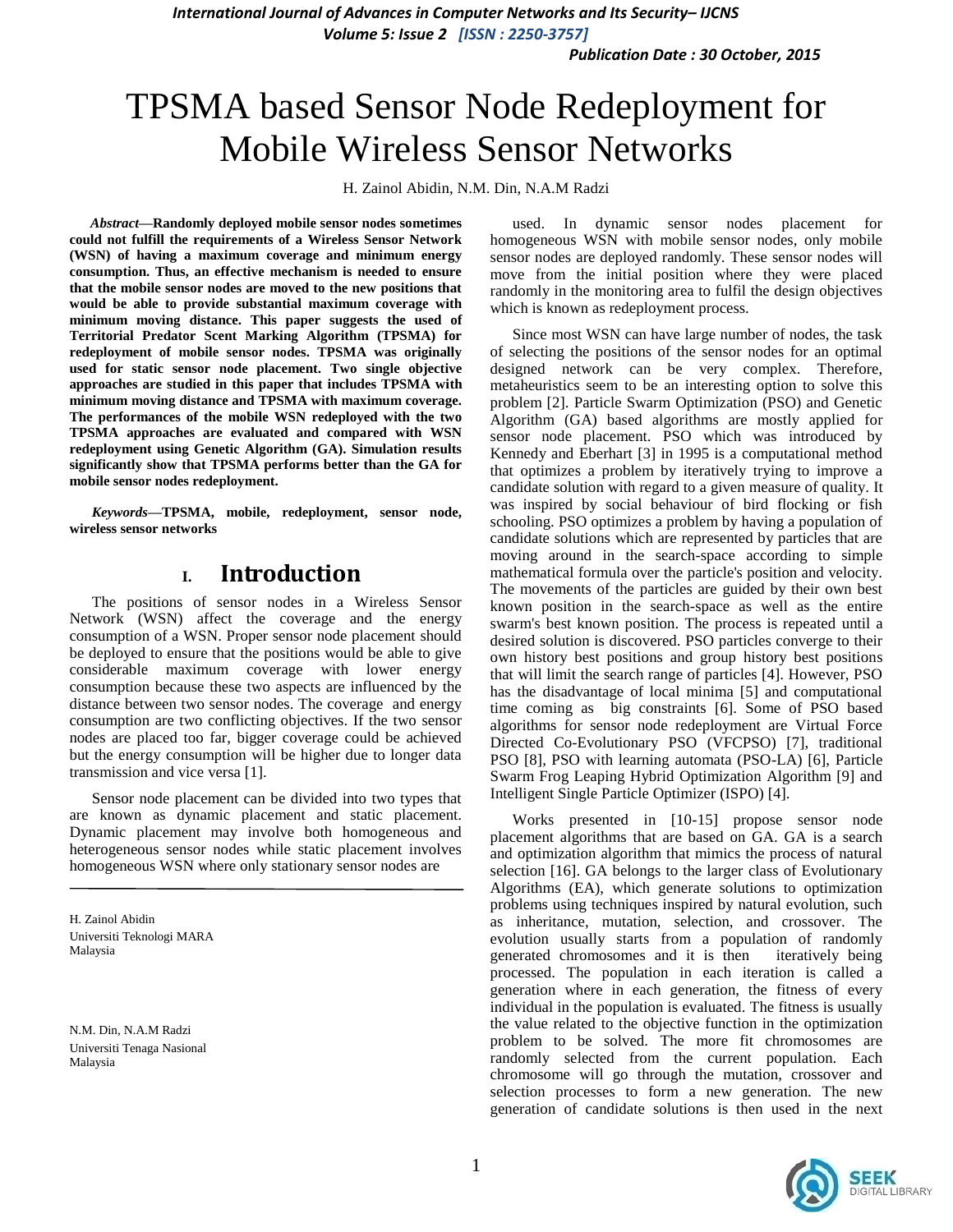iteration of the algorithm. Commonly, the algorithm terminates when either a maximum number of generations has been produced or a satisfactory fitness level has been reached for the population. However, GA prone to premature convergence phenomenon and difficult to ensure accuracy [4] because it starts from population of random solutions and recombines and mutates them with aim to be improved without taking into account the specificity of the problem [2].

This paper presents a mobile sensor node redeployment based on Territorial Predator Scent Marking Algorithm (TPSMA) which was previously applied for static sensor node placement in [17-20]. The next section will further elaborate the TPSMA used in mobile WSN redeployment followed by our network model and problem formulation in Section III. Performance evaluation is then presented in Section IV while Section V concludes the paper.

# **II. TPSMA for Sensor Node Placement**

TPSMA was inspired by the behaviour of a territorial predator in scent marking their territory. Territorial predators such as tigers and bears defend certain areas from other species based on certain factors such as food sources. Most predators scent mark a sign to show the boundaries of their territory [21]. Scent is usually marked through urination, defecation, rubbing parts of the body such as the chin and legs, scratches and destruction of vegetation, for example, tigers mark trees by spraying urine and cats rub their face and their flanks against objects. Scent matching allows animals to distinguish residents from intruders by recognizing their smell through sniffing [22]. TPSMA was first introduced in [20] for static sensor node placement. Table I tabulates the sensor node placement algorithm phases inspired by the scent marking behaviour. The territory of a sensor node can be scent marked based on a design objective such as maximum coverage, minimum uniformity, minimum energy consumption and others. This is done based on the scent marking behaviour where normally predator will scent mark the area due to certain factors such as food resources. Sensor node will be placed based on their marked territories that imitate the scent matching behaviour. Fig. 1 illustrates the flow chart of the TPSMA based sensor node placement.

TABLE I. SENSOR NODE PLACEMENT BASED ON TPSMA

| <b>Sensor Node Placement</b>                                                        | <b>Biological Scent Marking</b><br><b>Behaviour</b>    |
|-------------------------------------------------------------------------------------|--------------------------------------------------------|
| Optimized positions of sensor nodes<br>are marked based on the design<br>objectives | Predator marks the area<br>based on the food resources |
| Sensor nodes identify the marked<br>positions and move to the marked<br>positions   | Predator scent matching<br>behaviour through sniffing  |



Figure 1. Flowchart of the TPSMA based sensor node placement

# **III. Network Model and Problem Formulation**

A monitoring area is divided into a number of small square tiles called monitoring locations which are also the potential locations of sensor nodes. Thus, the number of monitoring locations is equal to the number of potential locations for sensor node. Each monitored location can only be equipped with one sensor node. The centre of each square tile is considered as the monitoring point and may be monitored by more than one sensor node. The area is assumed to be obstacle free. The covering area of a sensor node is assumed to be a circular area with a radius of  $R<sub>S</sub>$  that represents the sensing range. Monitoring points that are located within that circle is considered covered by the sensor node. At least one sensor node must be able to cover a monitoring point. Sensor nodes are homogeneous mobile sensor nodes where all sensor nodes will have similar  $R<sub>S</sub>$  and communication range,  $R<sub>C</sub>$ . The number of sensor nodes must not exceed the number of monitoring locations.

There are two constraints of this optimization problem as indicated by equations (1) and (2). First, the distance between any two sensor nodes must not exceed their  $R_C$  and there must be at least a path from the sensor node to the sink node to ensure connectivity. Only one sensor node can be placed in each monitoring location. The monitoring locations are marked with  $x(p)$  as follows to indicate whether the location is equipped with a sensor node or not.

$$
x(p) = \begin{cases} 1 & \text{if location } p \text{ has a sensor node} \\ 0 & \text{otherwise} \end{cases} \tag{1}
$$

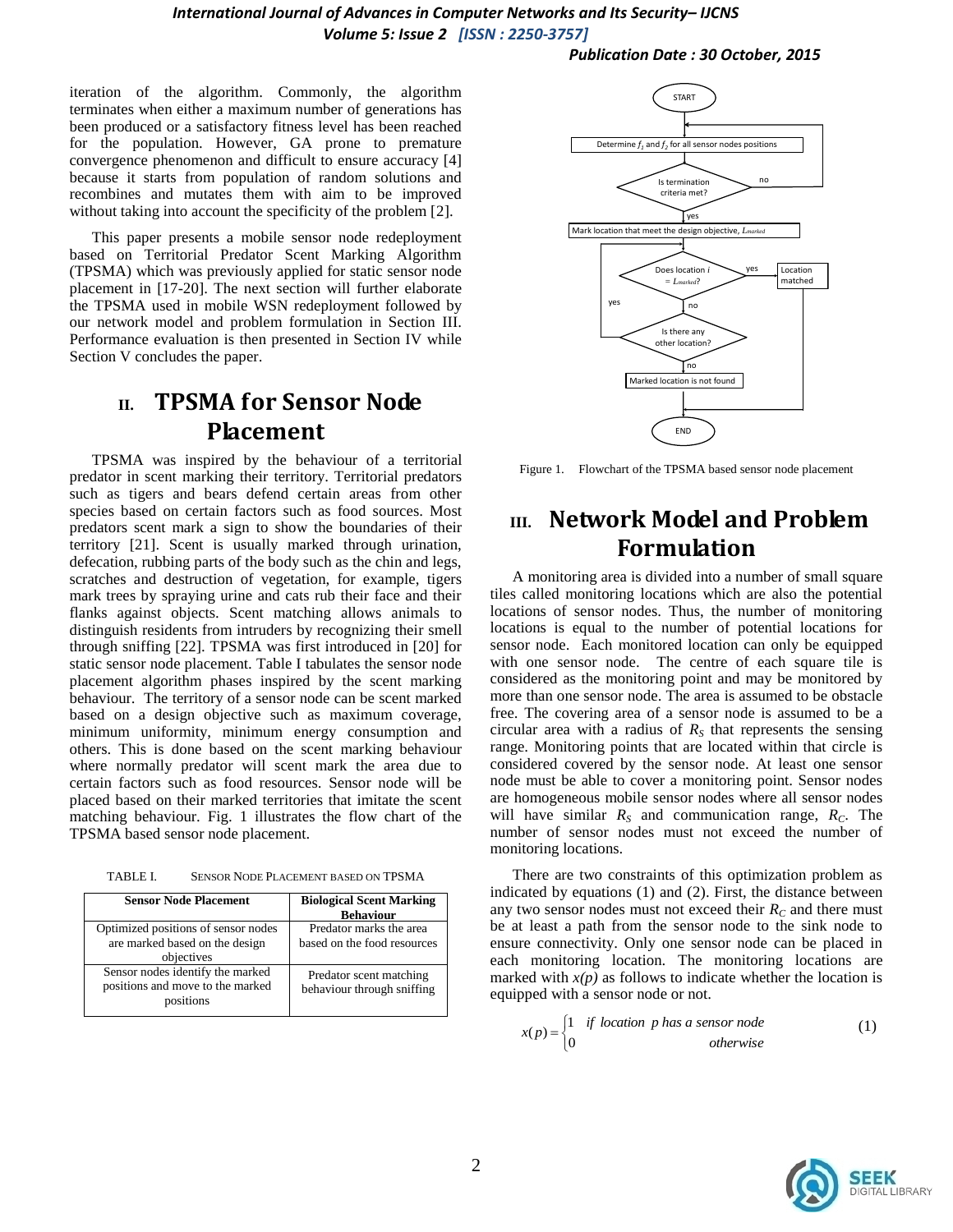#### *Publication Date : 30 October, 2015*

$$
const = \begin{cases} d(s_i, s_{i-1}) \le R_c, & i \in \{1, 2, ..., N\} \\ \alpha_i \ge 1, & i \in \{1, 2, ..., N\} \\ x(p) = 0, & p \in \{1, 2, ..., M\} \end{cases}
$$
 (2)

where

 $N =$  number of sensor nodes

 $M =$  number of monitoring points

 $a_i$  = Number of sensor nodes from sensor node *i* to the sink node in multi-hop communication

 $d(s_i, s_{i-1})$  = Euclidean distance between two sensor nodes

Two single objective approaches of TPSMA for mobile sensor node redeployement are studied in this paper known as TPSMA-Moving Distance and TPSMA-Coverage.

### *A. TPSMA-Moving Distance*

The first approach is called TPSMA-Moving Distance which is aiming at the shortest moving distance of the sensor nodes from the initial positions when it is randomly deployed to the optimized positions. The objective function of TPSMA-Moving Distance is derived as shown in equations (3) and (4).

$$
Movement_i = d(s_{ii}, s_{iF})
$$
\n(3)

where

*Movement<sub>i</sub>* = Moving distance for each sensor node

 $d(s_{i}, s_{i})$  = Euclidean distance between initial position of sensor node *i* and final position of sensor node *i*

The objective function of TPSMA-Moving Distance, *f<sup>1</sup>* is the average of moving distance for each sensor node, *MovementAve*:

$$
f_1 = \text{Movement}_{Ave} : \frac{\sum_{i \in N} \text{Movement}_i}{N} \tag{4}
$$

### *B. TPSMA-Coverage*

The second approach is known as TPSMA-Coverage where the objective is to move the sensor nodes to the positions that give the maximum coverage. Equations (5) and (6) derive the objective function for TPSMA-Coverage.

$$
NCovered_p = \begin{cases} 1 & d(s_i, m_p) \le R_s \\ 0 & otherwise \end{cases}
$$
 (5)

where

 $NCovered_p = \text{Coverage}$  for each monitoring point

 $d(s_i, m_p)$  = Euclidean distance between sensor node *i* and monitoring point *p*

The objective function of TPSMA-Coverage, *f2* is the sum of covered points, *NCovered*:

$$
f_2 = NCovered = \sum_{p \in M} NCovered_p \tag{6}
$$

## **IV. Performance Evaluation**

The performance of the mobile WSN deployed with TPSMA is evaluated through simulation study which has been carried out by using MATLAB.

### *A. Simulation Network Model*

Performance of the mobile WSN redeployed using TPSMA is observed in terms of the coverage ratio and the average moving distance. The coverage ratio is a ratio of number of covered monitoring points to the total monitoring points in the monitoring area. The monitoring area is considered fully covered if the ratio is 1. The average moving distance shows the average distance travelled by each sensor node from the initial position to the optimized position. The moving distance affects the energy consumption where if the sensor node moves further, the energy consumption will also increase due to mobility energy.

A monitoring area with 60m x 60m dimension is divided into 144 equal width monitored locations. Centre of each monitored location is called the monitoring points.

#### *B. Simulation Results*

Simulation results of mobile WSN redeployed with TPSMA sensor node placement algorithm are compared with results produced by a mobile WSN redeployed with GA because they are presenting the same network scenario and GA is also widely used for mobile WSN redeployment.

Fig. 2 depicts the coverage ratio of WSN deployed using TPSMA-Moving Distance and GA-Moving Distance. Based on the figure, it can be seen that the coverage ratio of GA-Moving Distance is slightly higher compared to TPSMA-Moving Distance. 22 sensor nodes are needed by TPSMA-Moving Distance compared to GA-Moving Distance which needs 18 sensor nodes for full coverage. GA-Moving Distance offers higher coverage ratio because TPSMA-Moving Distance gives lower average moving distance compared to GA-Moving Distance as illustrated in Fig. 3. TPSMA offers lower moving distance because TPSMA evaluate the location from the beginning while GA starts from random solutions where they are recombined and mutated among them. Thus, the solutions provided by GA might not be the most optimum solution. Although, the TPSMA-Moving Distance gives lower coverage ratio, the difference is only around 2%. On the other hand, TPSMA-Moving Distance managed to outperform the average moving distance of GA-Moving Distance on average by 11% as shown in the Fig. 3. Thus, it can be concluded that, TPSMA-Moving Distance would be able to reduce the energy consumption and hence lengthen the lifetime of the sensor nodes.

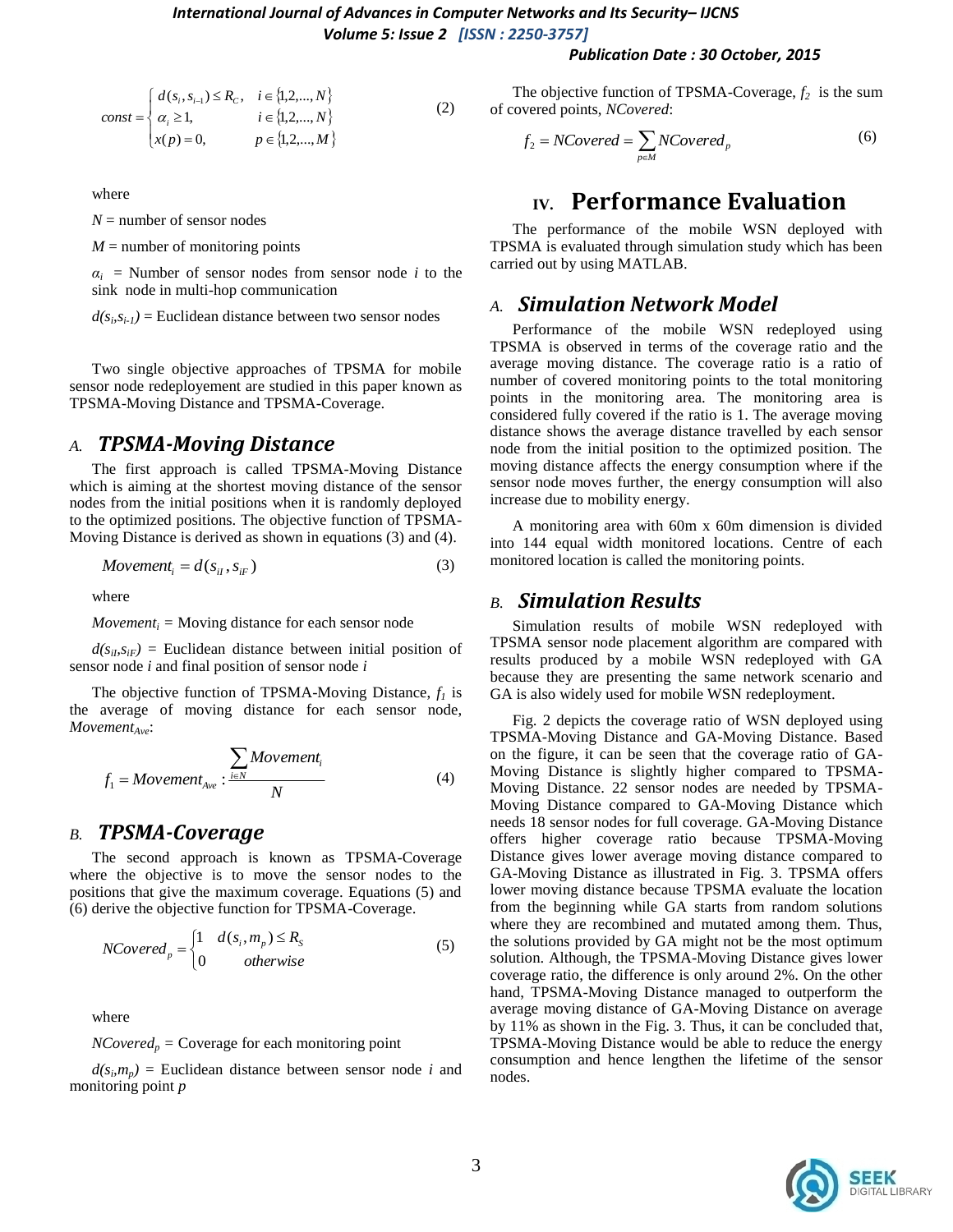#### *Publication Date : 30 October, 2015*



Figure 2. Coverage ratio of TPSMA-Moving Distance and GA-Moving Distance.



Figure 3. Average moving distance of TPSMA-Moving Distance and GA-Moving Distance.

Fig. 4 exhibits the coverage ratio of WSN deployed using TPSMA and GA with maximum coverage ratio objective function. It can be seen that the coverage ratio produced by TPSMA-Coverage is higher than GA-Coverage. With 10 sensor nodes, TPSMA-Coverage is able to provide 0.96 coverage ratio compared to GA-Coverage which is able to cover 0.90 of the area. TPSMA-Coverage offers full coverage by deploying 14 sensor nodes compared to GA-Coverage which needs 18 sensor nodes. Thus, the deployment cost for full coverage WSN can be reduced by 22% compared to GA-Coverage. In short, it can be said that the deployment of TPSMA is considered cost effective even though the main objective is to provide maximum coverage. TPSMA offers higher coverage because TPSMA evaluate the location that will give maximum coverage from the beginning while GA starts from random solutions where they are recombined and mutated among them. Thus, the solutions provided by GA might not be the most optimum solution.

Average moving distance of mobile sensor nodes in a WSN deployed with TPSMA-Coverage and GA-Coverage is presented in Fig. 5. The trend of the graph shows that the average moving distance of the sensor nodes are decreasing as the number of sensor nodes increase. This is because as the number of sensor nodes increase, the sensor nodes does not need to move further because there are more sensor nodes to cover the monitoring area. As can be seen, the average moving distance of each mobile sensor node of WSN deployed with TPSMA-Coverage is higher compared to GA-Coverage. On average there is a difference around 13% between these two algorithms. TPSMA-Coverage moved further compared to GA-Coverage because it offers higher coverage ratio as shown in the Fig. 4. This is because, sensor nodes will need to move further in order to maximize the coverage area. It is proven now that there is a trade-off between the coverage of the WSN and the moving distance of the sensor nodes.



Figure 4. Coverage ratio of TPSMA-Coverage and GA-Coverage.



Figure 5. Average moving distance of TPSMA-Coverage and GA-Coverage.

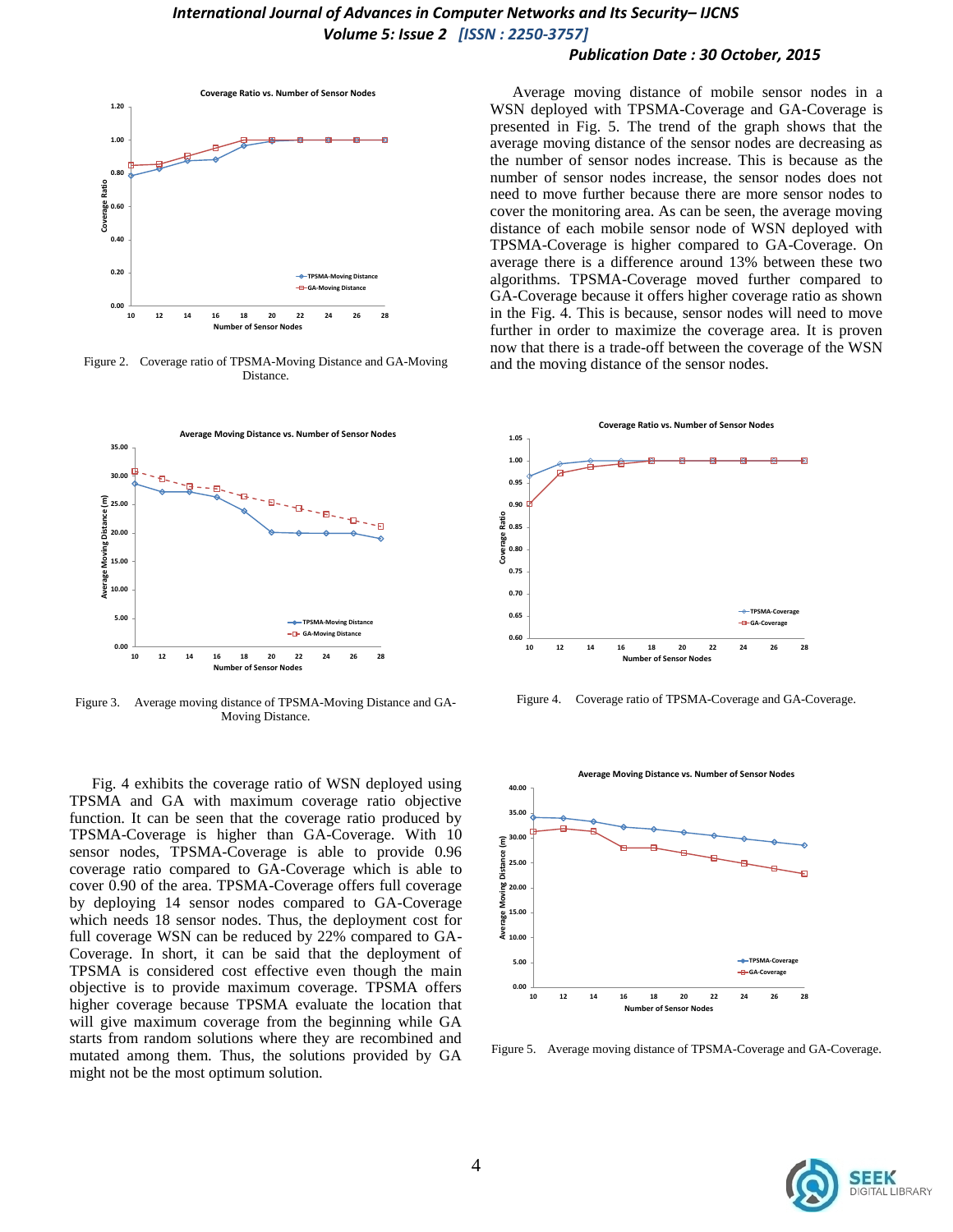#### *International Journal of Advances in Computer Networks and Its Security– IJCNS Volume 5: Issue 2 [ISSN : 2250-3757]*

#### *Publication Date : 30 October, 2015*

## **V. Conclusion**

TPSMA was previously used for static sensor node placement. In this paper, TPSMA is used for mobile sensor node redeployment where the mobile sensor nodes will move to the positions determined by the TPSMA. Two single objective TPSMA approaches were applied that are known as TPSMA-Moving Distance and TPSMA-Coverage. The performances of both TPSMA approaches are compared with GA. Based on the simulation results, it can be seen that TPSMA- Moving Distance have the shorter average moving distance compared to GA-Moving Distance. However, the coverage ratio is smaller due to shorter moving distance. TPSMA-Coverage offers bigger coverage compared to GA-Coverage consequently the average moving distance is higher in order to accommodate bigger coverage. From the simulation results, it can be concluded that, TPSMA would be able to give better solutions compared to GA. This is proven where TPSMA-Moving Distance had a shorter movement compared to GA-Moving Distance while TPSMA-Coverage provide bigger coverage compared to GA-Coverage. It can also be seen that there is a trade-off between the coverage and moving distance where if the coverage is bigger, the moving distance will become longer. Thus, a multi objective approach could be developed in order to solve the trade-off between the coverage and moving distance.

#### *References*

- [1] P. M. Pradhan and G. Panda, "Connectivity constrained wireless sensor deployment using multiobjective evolutionary algorithms and fuzzy decision making," Ad Hoc Networks, vol. 10, pp. 1134-1145, 2012.
- [2] S. Fidanova, P. Marinov, and E. Alba, "Ant Algorithm for optimal sensor deployment," Computational Intelligence, vol. 399, pp. 21-29, 2012.
- [3] J. Kennedy and R. Eberhart, "Particle swarm optimization," in IEEE International Conference on Neural Networks, 1995, pp. 1942-1948.
- [4] J. Zhao and H. Sun, "Intelligent single particle optimizer based wireless sensor networks adaptive coverage," Journal of Convergence Information Technology, vol. 7, pp. 153-159, 2012.
- [5] W. Xue, M. Jun-Jie, W. Sheng, and B. Dao-Wei, "Distributed particle swarm optimization and simulated annealing for energy-efficient coverage in wireless sensor networks," Sensors, vol. 7, pp. 628-648, 2007.
- [6] R. Soleimanzadeh, B. J. Farahani, and M. Fathy, "PSO based deployment algorithms in hybrid sensor networks," International Journal of Computer Science and Network Security, vol. 10, pp. 167-171, 2010.
- [7] X. Wang and S. Wang, "Hierarchical deployment optimization for wireless sensor networks," IEEE Transactions on Mobile Computing, vol. 10, pp. 1028-1041, 2010.
- [8] N. Kukunuru, B. R. Thella, and R. L. Davuluri, "Sensor deployment using particle swarm optimization," International Journal of Engineering Science and Technology, vol. 2, pp. 5395-5401, 2010.
- [9] H. Sun and J. Zhao, "Application of particle sharing based particle swarm frog leaping hybrid optimization algorithm in wireless sensor network coverage optimization," Journal of Information and Computational Science, vol. 8, pp. 3181-3188, 2011.
- [10] Y. Yoon and Y.-H. Kim, "An efficient genetic algorithm for maximum coverage deployment in wireless sensor networks," IEEE Transactions on Cybernetics, vol. 43, pp. 1473-1483, 2013.
- [11] L. Zhang, D. Li, H. Zhu, and L. Cui, "OPEN: An optimisation scheme of N-node coverage in wireless sensor networks," Wireless Sensor Systems, IET, vol. 2, pp. 40-51, 2012.
- [12] V. V. Juli and J. Raja, "Mobility assisted optimization algorithms for sensor node deployment," European Journal of Scientific Research, vol. 78, pp. 156-167, 2012.
- [13] T. E. Kalayci and A. Ugur, "Genetic algorithm-based sensor deployment with area priority," Cybernetics and Systems, vol. 42, pp. 605-620, 2011.
- [14] N. Rahmani and F. Nematy, "EAVD: An evolutionary approach diagram for node deployment in wireless sensor networks," Advances in Intelligent and Soft Computing vol. 130, pp. 121-129 2012.
- [15] N. Rahmani, F. Nematy, A. M. Rahmani, and M. Hosseinzadeh, "Node placement for maximum coverage based on voronoi diagram using genetic algorithm in wireless sensor networks," Australian Journal of Basic and Applied Sciences, vol. 5, pp. 3221-3232, 2011.
- [16] R. L. Haupt and S. E. Haupt, Practical Genetic Algorithms. New Jersey: John Wiley and Sons, 2004.
- [17] H. Z. Abidin and N. M. Din, "Energy efficient sensor nodes placement using Territorial Predator Scent Marking Algorithm (TPSMA)," in 4th International Conference on Energy and Environment 2013 (ICEE 2013), IOP Conf. Series: Earth and Environmental Science 16, Putrajaya, 2013.
- [18] H. Z. Abidin and N. M. Din, "WSN Sensor Node Placement Approach using Territorial Predator Scent Marking Algorithm (TPSMA) " in 2013 IEEE 11th Malaysia International Conference on Communication (MICC 2013), Kuala Lumpur, 2013.
- [19] H. Z. Abidin, N. M. Din, and N. A. M. Radzi, "Deterministic Static Sensor Node Placement in Wireless Sensor Network based on Territorial Predator Scent Marking Behaviour," Journal of Communication Networks and Information Security (IJCNIS), vol. 5, pp. 186 - 191, 2013.
- [20] H. Zainol Abidin and N. M. Din, "Sensor Node Placement in Wireless Sensor Network Based on Territorial Predator Scent Marking Algorithm," ISRN Sensor Networks, vol. 2013, p. 7, 2013.
- [21] C. M. Begg, K. S. Begg, J. T. Du Toit, and M. G. L. Mills, "Scentmarking behaviour of the honey badger, Mellivora capensis (Mustelidae), in the southern Kalahari," Animal Behaviour, vol. 66, pp. 917-929, 2003.
- [22] K. A. Descovich, A. T. Lisle, S. Johnston, V. Nicolson, and C. J. C. Phillips, "Differential responses of captive southern hairy-nosed wombats (Lasiorhinus latifrons) to the presence of faeces from different species and male and female conspecifics," Applied Animal Behaviour Science, vol. 138, pp. 110-117, 2012.

About Authors:



**Husna Zainol Abidin** received her B.Eng in Electrical from the University of Wollongong, Australia in 2001 and the M.Eng in Electrical from the Universiti Tenaga Nasional, Malaysia in 2006. She is currently working as a Senior Lecturer in the Universiti Teknologi MARA, Malaysia and a PhD in Engineering candidate in the Universiti Tenaga Nasional, Malaysia. Her main research areas of interest are data communication and wireless networking. She is a member of IEEE.



**Norashidah Md Din** is currently working as a Professor and Dean at College of Graduate Studies, Universiti Tenaga Nasional, Malaysia. She has a degree in Electrical Engineering from Memphis State University, USA and a Master and PhD degrees in Electrical Engineering from Universiti Teknologi Malaysia. She has authored over 100 technical papers. She is a Senior Member of IEEE, a CEng with IET and PEng with Board of Engineers Malaysia. Her research interests include communications network and Ethernet passive optical networks.